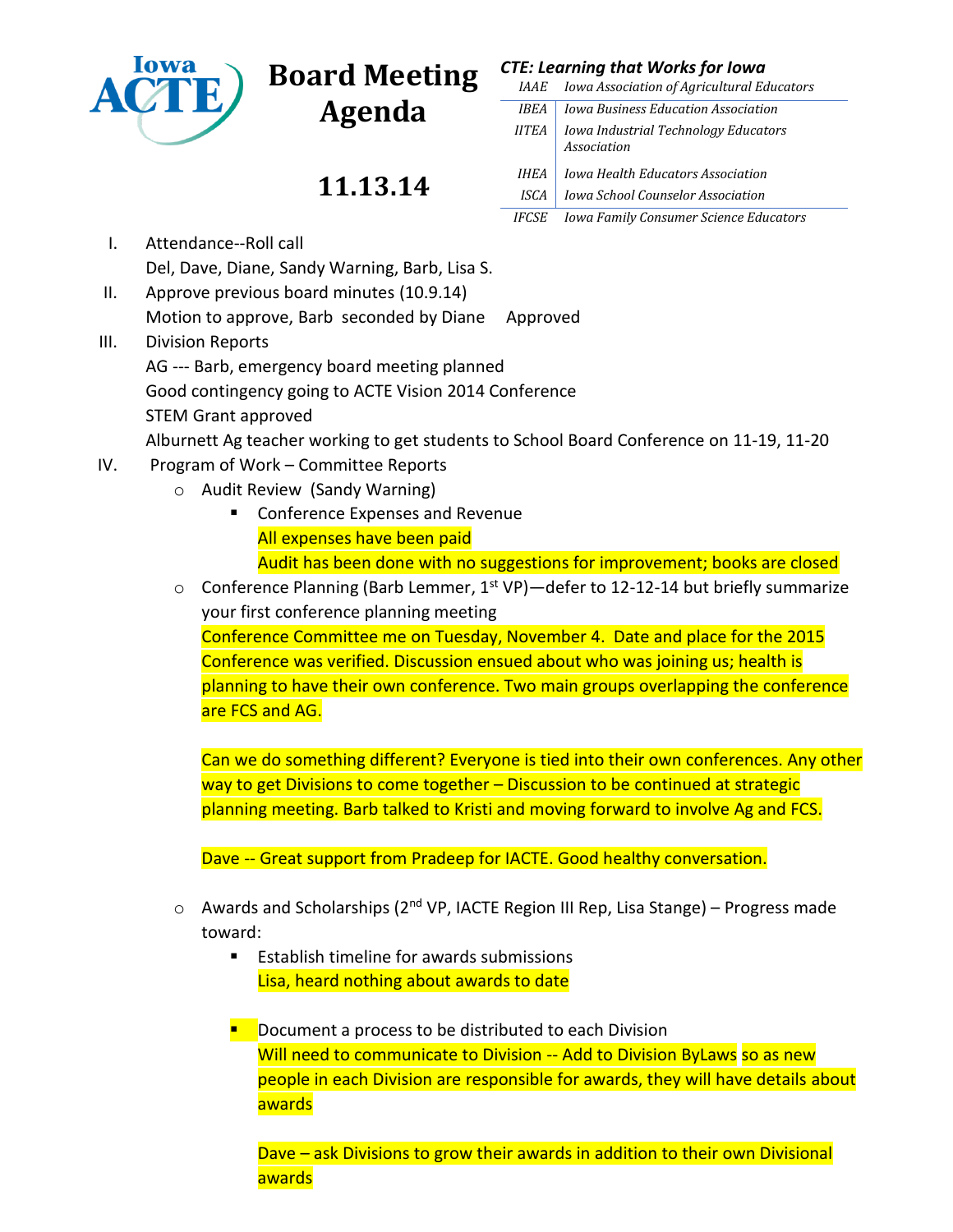Lisa – scramble for people to nominate people for awards Dave -- Same discussion at national level - just try to make it easier, reduce paperwork for person nominating and person applying

- o Membership (2<sup>nd</sup> VP, Diane)
	- IACTE Quarterly Newsletter 1 sent
	- Would like division input for Newsletter 2 mid to end of December Divisions need a membership form with IACTE and ACTE dues Sandy received an updated membership list from Business and FCS – Diane needs final membership list

Lisa – is there a process in place to join ACTE and IACTE vs. going through Divisions. Dave --We get a monthly check from ACTE for Iowa folks who join IACTE.

Dave – challenge for the membership list is to determine which members have have moved or retired. We need a list of all of the officers in each Division treasurer, conference, membership chair, etc.

- o Policy Development (Dave)
	- Iowa School Counselor Association—November 3-4 Dave—never had so much fun in his life; students are phenomenal! No other exhibitor has students and they were prepared with interactive activities and visited with school counselors. Focus on learning and will repeat with the IA Association of School Boards Conference. Handout given to counselors.
	- Iowa Association of School Boards Conference November 19-21 handout to be presented called, CTE WORKS!
	- $\blacksquare$  Ag-Legislative Day Barb FFA Legislative Day is January 27. FCCLA Legislative Day is in February.
	- National Policy Seminar (Discussion and Motion) defer to 12-12-14
		- President's budget suggests two (2) students at \$1000, however, 4 students at \$500 could be proposed if CTSO puts \$500 toward NPS
			- o Need a motion and second to approve funding for NPS
			- o Communicate decision to Divisions Del – holding back to see who the students are and webinars to begin in January
		- $\bullet$  Dave check to see if registration is open for NPS or not not open yet
- o Communications (Diane and Dana)
	- **Quality Association Seal Update**
	- Advocacy Page with photos update TBD
	- **Awards Page with 2014 recipients**
- o Nominating Committee (Lisa and Dana)
	- Second VP
	- **Executive Director**